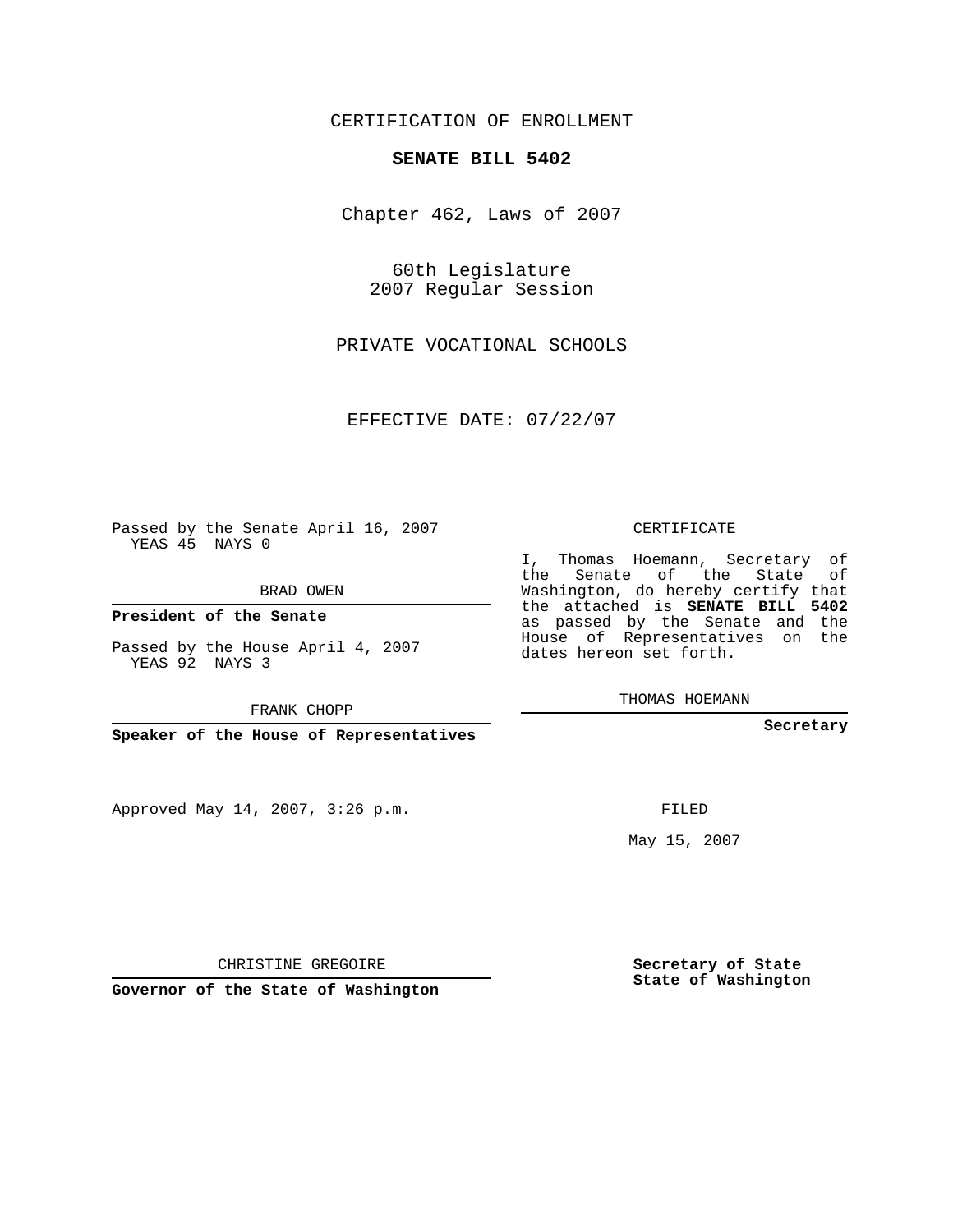## **SENATE BILL 5402** \_\_\_\_\_\_\_\_\_\_\_\_\_\_\_\_\_\_\_\_\_\_\_\_\_\_\_\_\_\_\_\_\_\_\_\_\_\_\_\_\_\_\_\_\_

\_\_\_\_\_\_\_\_\_\_\_\_\_\_\_\_\_\_\_\_\_\_\_\_\_\_\_\_\_\_\_\_\_\_\_\_\_\_\_\_\_\_\_\_\_

## AS AMENDED BY THE HOUSE

Passed Legislature - 2007 Regular Session

**State of Washington 60th Legislature 2007 Regular Session By** Senators Kilmer, Delvin, Shin and Rockefeller; by request of Workforce Training and Education Coordinating Board

Read first time 01/18/2007. Referred to Committee on Higher Education.

 AN ACT Relating to private vocational school programs; and amending RCW 28C.10.020, 28C.10.050, and 28C.10.120.

BE IT ENACTED BY THE LEGISLATURE OF THE STATE OF WASHINGTON:

 **Sec. 1.** RCW 28C.10.020 and 1993 c 445 s 1 are each amended to read as follows:

 Unless the context clearly requires otherwise, the definitions in this section apply throughout this chapter.

 (1) "Agency" means the work force training and education coordinating board.

 (2) "Agent" means a person owning an interest in, employed by, or representing for remuneration a private vocational school within or without this state, who enrolls or personally attempts to secure the enrollment in a private vocational school of a resident of this state, offers to award educational credentials for remuneration on behalf of a private vocational school, or holds himself or herself out to residents of this state as representing a private vocational school for any of these purposes.

 (3) "Degree" means any designation, appellation, letters, or words including but not limited to "associate," "bachelor," "master,"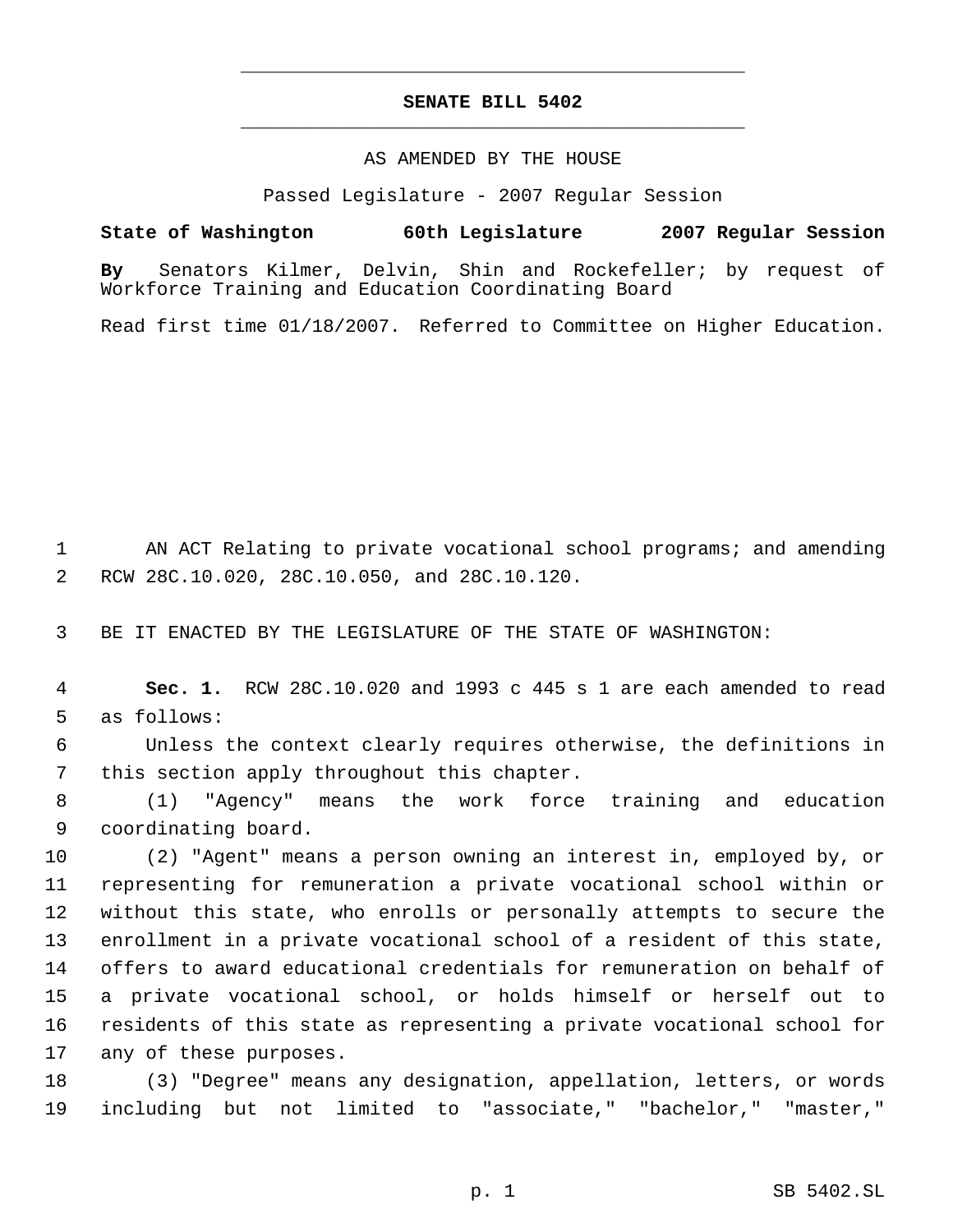"doctor," or "fellow" which signify or purport to signify satisfactory completion of an academic program of study beyond the secondary school level.

 (4) "Education" includes but is not limited to, any class, course, or program of training, instruction, or study.

 (5) "Educational credentials" means degrees, diplomas, 7 certificates, transcripts, reports, or documents, ((or letters of designation, marks, appellations, series of letters, numbers, or words 9 which)) that signify ((or appear to signify enrollment, attendance, 10 <del>progress, or</del>)) satisfactory completion of the requirements or prerequisites for any educational program.

 (6) "Entity" includes, but is not limited to, a person, company, firm, society, association, partnership, corporation, or trust.

 (7) "Private vocational school" means any location where an entity is offering postsecondary education in any form or manner for the purpose of instructing, training, or preparing persons for any vocation or profession.

 (8) "Probation" means the agency has officially notified a private vocational school in writing that the school or a program offered by the school has been identified by the agency as at risk and has deficiencies that must be corrected within a specified time period.

 (9) "Program" means a sequence of approved subjects offered by a school that teaches skills and fundamental knowledge required for employment in a particular occupation.

 (10) "To grant" includes to award, issue, sell, confer, bestow, or give.

 $((\langle 9 \rangle)(11)^2)$  "To offer" includes, in addition to its usual meanings, to advertise or publicize. "To offer" also means to solicit or encourage any person, directly or indirectly, to perform the act described.

 $((+10))$   $(12)$  "To operate" means to establish, keep, or maintain any facility or location where, from, or through which education is offered or educational credentials are offered or granted to residents of this state, and includes contracting for the performance of any such act.

 **Sec. 2.** RCW 28C.10.050 and 2005 c 274 s 247 are each amended to read as follows: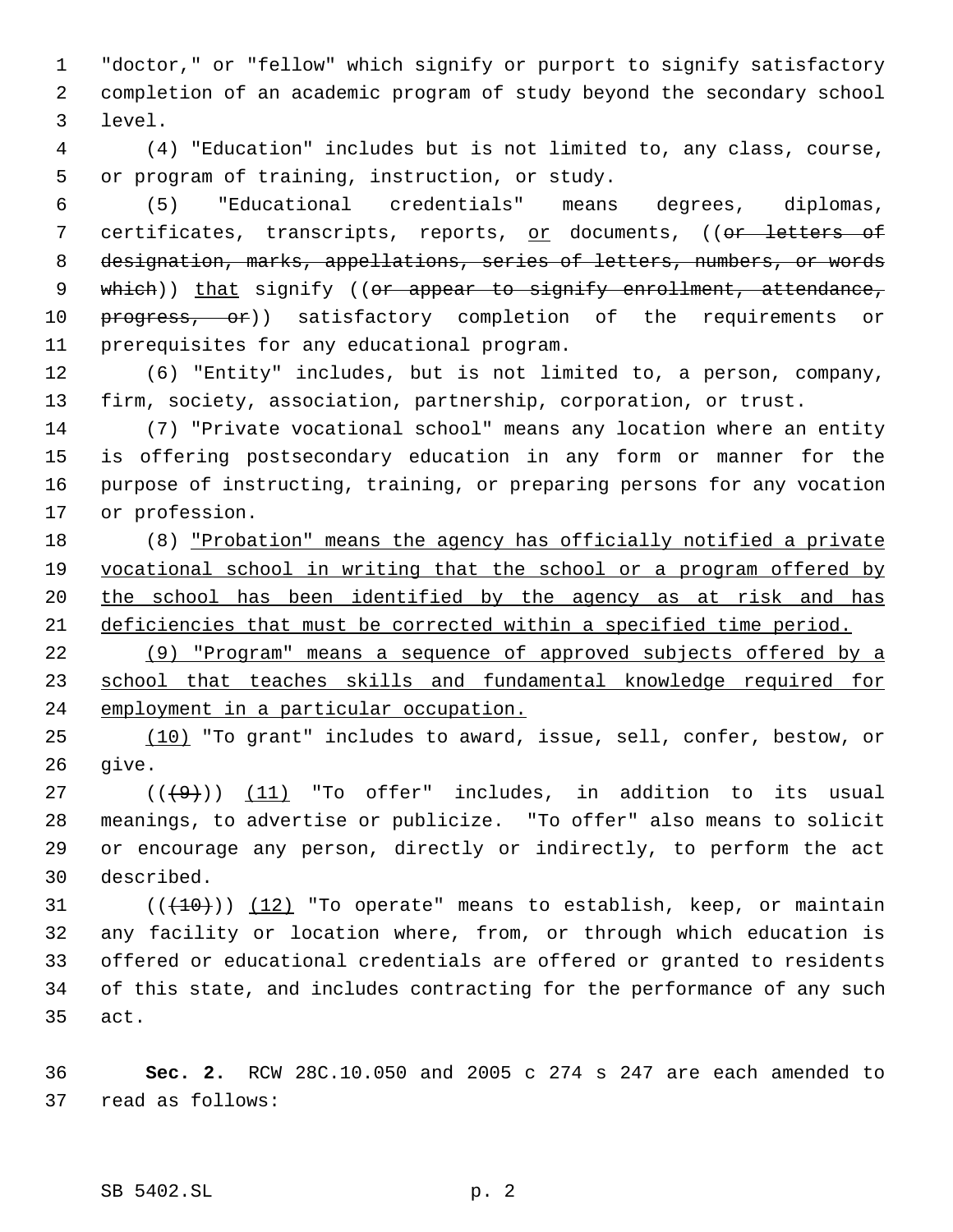(1) The agency shall adopt by rule minimum standards for entities operating private vocational schools. The minimum standards shall 3 include, but not be limited to, requirements ((for each)) to assess whether a private vocational school is eligible to obtain and maintain a license in this state.

 (2) The requirements adopted by the agency shall, at a minimum, require a private vocational school to:

 (a) Disclose to the agency information about its ownership and 9 financial position and to demonstrate to the agency that the school is financially viable and responsible and that it has sufficient financial resources to fulfill its commitments to students. Financial disclosures provided to the agency shall not be subject to public disclosure under chapter 42.56 RCW;

 (b) Follow a uniform statewide cancellation and refund policy as specified by the agency;

 (c) Disclose through use of a school catalog, brochure, or other written material, necessary information to students so that students may make informed enrollment decisions. The agency shall specify what information is required;

 (d) Use an enrollment contract or agreement that includes: (i) The 21 school's cancellation and refund policy, (ii) a brief statement that the school is licensed under this chapter and that inquiries may be made to the agency, and (iii) other necessary information as determined by the agency;

 (e) Describe accurately and completely in writing to students before their enrollment prerequisites and requirements for (i) completing successfully the programs of study in which they are interested and (ii) qualifying for the fields of employment for which their education is designed;

(f) Comply with the requirements of RCW 28C.10.084;

 (g) Assess the basic skills and relevant aptitudes of each potential student to determine that a potential student has the basic skills and relevant aptitudes necessary to complete and benefit from 34 the program in which the student plans to enroll, including but not limited to administering a United States department of education- approved English as a second language exam before enrolling students 37 for whom English is a second language unless the students provide proof of graduation from a United States high school or proof of completion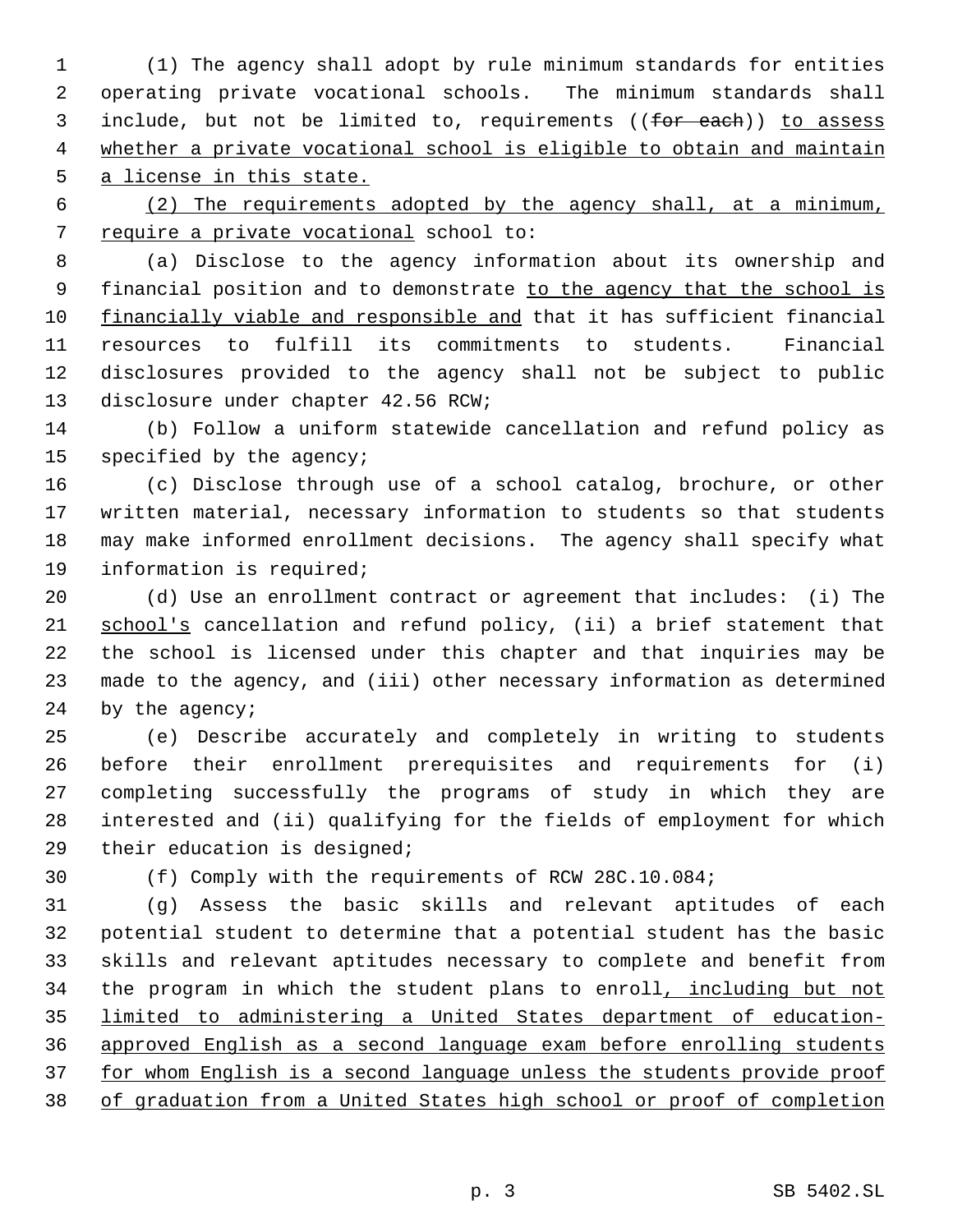1 of a GED in English or results of another academic assessment determined appropriate by the agency. Guidelines for such assessments 3 shall be developed by the agency, in consultation with the schools( $(-$ 4 The method of assessment shall be reported to the agency. Assessment 5 records shall be maintained in the student's file));

 (h) Discuss with each potential student the potential student's obligations in signing any enrollment contract and/or incurring any debt for educational purposes. The discussion shall include the inadvisability of acquiring an excessive educational debt burden that will be difficult to repay given employment opportunities and average 11 starting salaries in the potential student's chosen occupation( $(-)$ );

12 (((2) Any enrollment contract shall have)) (i) Ensure that any 13 enrollment contract between the private vocational school and its students has an attachment in a format provided by the agency. The attachment shall be signed by both the school and the student. The attachment shall stipulate that the school has complied with 17 ((subsection  $(1)$ ))(h) of this ((section)) subsection and that the student understands and accepts his or her responsibilities in signing any enrollment contract or debt application. The attachment shall also stipulate that the enrollment contract shall not be binding for at least five days, excluding Sundays and holidays, following signature of 22 the enrollment contract by both parties( $(-$ 

23  $(3)$  The agency shall deny, revoke, or suspend the license of any 24 school that does not meet or maintain the minimum standards)); and

 (j) Comply with the requirements related to qualifications of administrators and instructors.

 (3) The agency may deny a private vocational school's application 28 for licensure if the school fails to meet the requirements in this section.

 (4) The agency may determine that a licensed private vocational school or a particular program of a private vocational school is at risk of closure or termination if:

 (a) There is a pattern or history of substantiated student complaints filed with the agency pursuant to RCW 28C.10.120; or

 (b) The private vocational school fails to meet minimum licensing requirements and has a pattern or history of failing to meet the minimum requirements.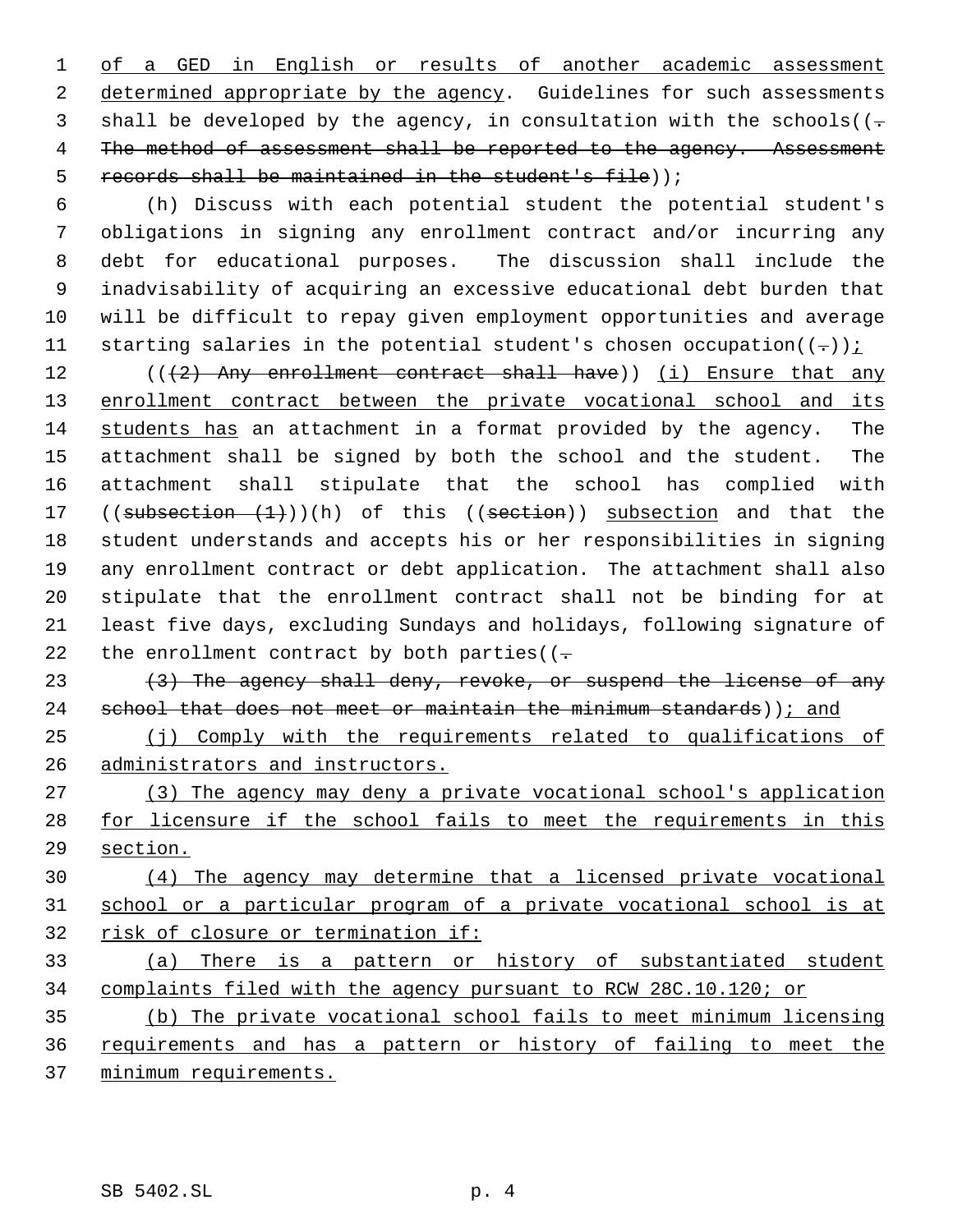(5) If the agency determines that a private vocational school or a particular program is at risk of closure or termination, the agency shall require the school to take corrective action.

 **Sec. 3.** RCW 28C.10.120 and 1993 c 445 s 3 are each amended to read as follows:

 (1) Complaints may be filed under this chapter only by a person claiming loss of tuition or fees as a result of an unfair business practice. The complaint shall set forth the alleged violation and shall contain information required by the agency on forms provided for that purpose. A complaint may also be filed with the agency by an authorized staff member of the agency or by the attorney general.

 (2) The agency shall investigate any complaint under this section and shall first attempt to bring about a negotiated settlement. The agency director or the director's designee may conduct an informal hearing with the affected parties in order to determine whether a violation has occurred.

 (3) If the agency finds that the private vocational school or its agent engaged in or is engaging in any unfair business practice, the agency shall issue and cause to be served upon the violator an order requiring the violator to cease and desist from the act or practice and may impose the penalties provided under RCW 28C.10.130. If the agency finds that the complainant has suffered loss as a result of the act or practice, the agency may order the violator to pay full or partial restitution of any amounts lost. The loss may include any money paid for tuition, required or recommended course materials, and any reasonable living expenses incurred by the complainant during the time the complainant was enrolled at the school.

 (4) The complainant is not bound by the agency's determination of restitution. The complainant may reject that determination and may pursue any other legal remedy.

 (5) The violator may, within twenty days of being served any order described under subsection (3) of this section, file an appeal under the administrative procedure act, chapter 34.05 RCW. Timely filing stays the agency's order during the pendency of the appeal. If the agency prevails, the appellant shall pay the costs of the administrative hearing.